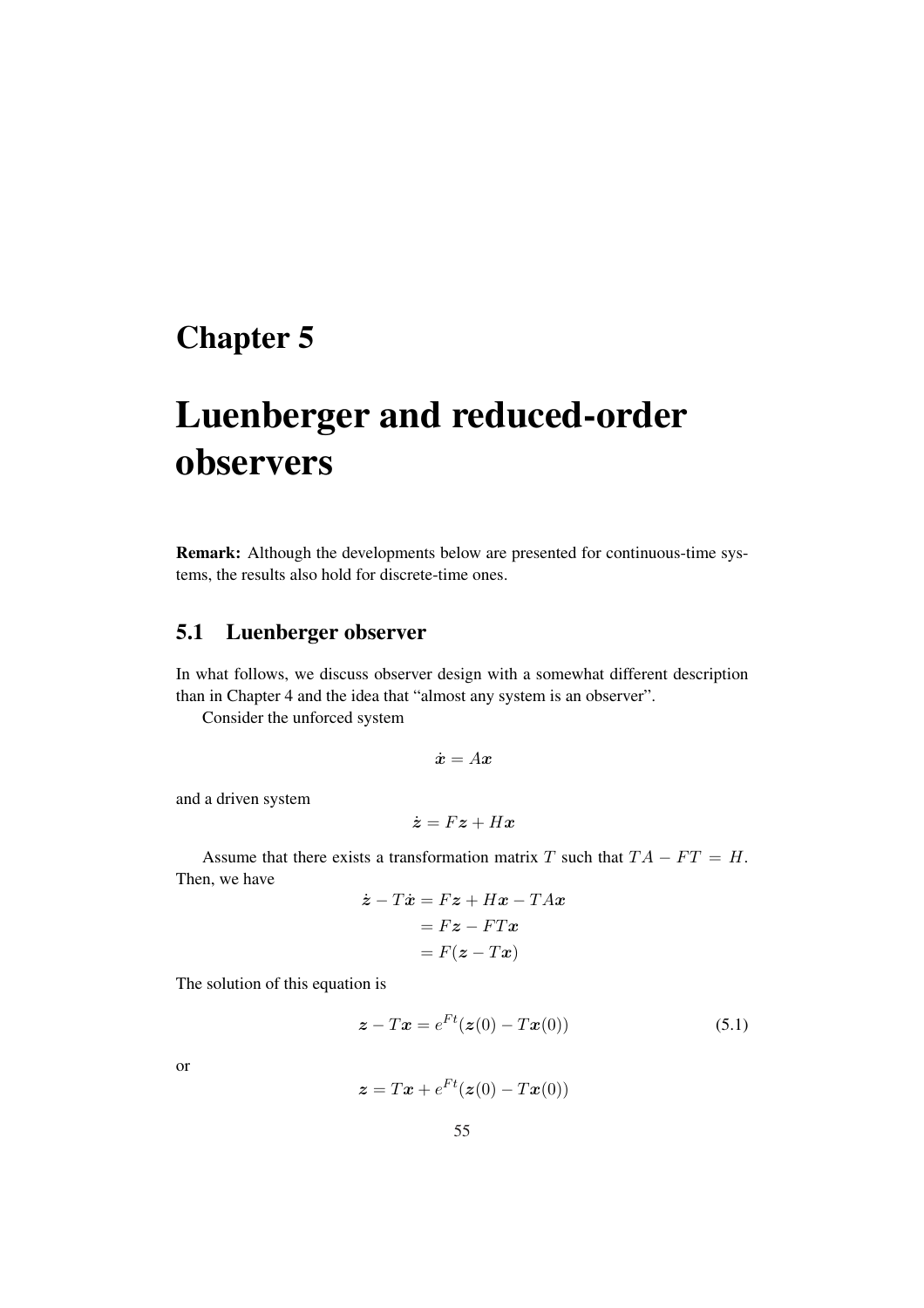Thus, if  $z(0) = Tx(0)$ , then  $z = Tx$ ,  $\forall t \ge 0$ . Furthermore, if  $z(0) \ne Tx(0)$ , but all the eigenvalues of F have negative real parts, then  $z \to x$  as  $t \to \infty$ .

**Remark:** The linear matrix equality  $TA - FT = H$  has a unique solution if the matrices  $A$  and  $F$  have no common eigenvalues.

Remark: In case of input, i.e.,

$$
\dot{\bm{x}} = A\bm{x} + B\bm{u}
$$

it can also be included in the driven system:

$$
\dot{\boldsymbol{z}} = F\boldsymbol{z} + H\boldsymbol{x} + T B\boldsymbol{u}
$$

leading to the same equations:

$$
\begin{aligned} \dot{\mathbf{z}} - T\dot{\mathbf{x}} &= F\mathbf{z} + H\mathbf{x} + T B\mathbf{u} - T A\mathbf{x} - T B\mathbf{u} \\ &= F\mathbf{z} - F T\mathbf{x} \\ &= F(\mathbf{z} - T\mathbf{x}) \end{aligned}
$$

Let us now consider the general case:

$$
\begin{aligned} \dot{\mathbf{x}} &= A\mathbf{x} + B\mathbf{u} \\ \mathbf{y} &= C\mathbf{x} \end{aligned} \tag{5.2}
$$

and the driven system

$$
\dot{\boldsymbol{z}} = F\boldsymbol{z} + G\boldsymbol{y} + T B\boldsymbol{u}
$$

Then we have

$$
\begin{aligned} \dot{\mathbf{z}} - T\dot{\mathbf{x}} &= F\mathbf{z} + GC\mathbf{x} + TBu - TA\mathbf{x} - TB\mathbf{u} \\ &= F\mathbf{z} + (GC - TA)\mathbf{x} \end{aligned}
$$

If T is such that  $GC - TA = -FT$ , then

$$
\begin{aligned} \dot{\mathbf{z}} - T\dot{\mathbf{x}} &= F\mathbf{z} + (GC - TA)\mathbf{x} \\ &= F\mathbf{z} - FT\mathbf{x} \\ &= F(\mathbf{z} - T\mathbf{x}) \end{aligned}
$$

which has the solution  $(5.1)$ .

Note that up until this point, it is not even required that the dimensions of the observed system (5.2) and that of the driven system (5.1) is the same. This fact can be exploited to design reduced order observers for the case when only some of the states need to be estimated.

A convenient observer is the identity observer, i.e., when the objective is to estimate the whole state vector x and  $T = I$ . In such a case, consider the dynamic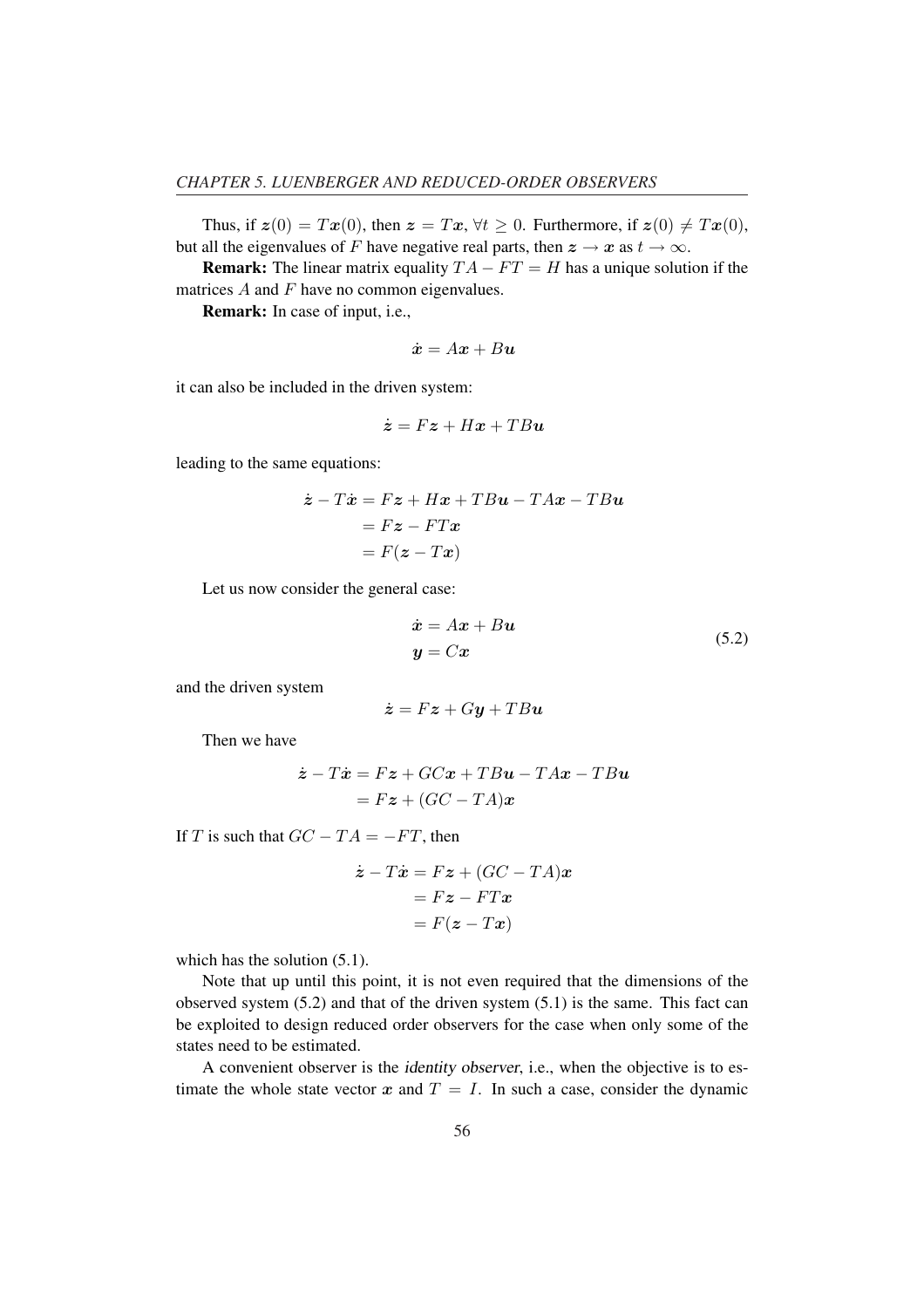system (5.2) and the observer (5.1). Since  $TA - FT = GC$ , and the matrix T is fixed,  $T = I$ , we have  $F = A - GC$  and the dynamics of z are given by

$$
\dot{\boldsymbol{z}} = (A - GC)\boldsymbol{z} + G\boldsymbol{y}
$$

i.e., it will only depend on the matrix G.

Naturally, all the above are possible if and only if the observability matrix  $\Gamma_o$  has full column rank.

Example 5.1 *Consider a dynamic system of the form* (5.2)*, with the matrices*

$$
A = \begin{pmatrix} -1 & 1 & 2 \\ 2 & 1 & 3 \\ 1 & 3 & -4 \end{pmatrix} \quad B = \begin{pmatrix} 0 \\ 0 \\ 1 \end{pmatrix}
$$
  

$$
C = \begin{pmatrix} 1 & 0 & 0 \end{pmatrix}
$$

*todo*

todo: compare with the observer in the previous chapter

## 5.2 Reduced order observers

The previous idea can also be used to design reduced-order observers, i.e., observers that do not reconstruct the whole state vector, but only a part of it. Such a reconstruction can be easily motivated when some states are measured, i.e., the output matrix is of the form  $C = (I \ 0)$ . It is then convenient to reconstruct those states that are not measured. ¡ ¢

**Remark:** If C is not of the form  $C =$ I 0  $\mathbf{G}$ : If C is not of the form  $C = (I \quad 0)$ , an appropriate change of coordinated  $M = \begin{pmatrix} C \\ D \end{pmatrix}$  $\begin{pmatrix} 0 \\ D \end{pmatrix}$ , with the matrix D selected such that M nonsingular and  $\bar{x} = Mx$ can be used to transform it.

Consider then the system

$$
\dot{x} = Ax + Bu
$$
  

$$
y = Cx = (I \quad 0) \begin{pmatrix} x_1 \\ x_2 \end{pmatrix} = x_1
$$

which is assumed to be observable, i.e., the observability matrix  $\Gamma_o$  has full rank. The system can be partitioned as:

$$
\begin{aligned} \dot{\bm{x}}_1 &= A_{11}\bm{x}_1 + A_{12}\bm{x}_2 + B_1\bm{u} \\ \dot{\bm{x}}_2 &= A_{21}\bm{x}_1 + A_{22}\bm{x}_2 + B_2\bm{u} \\ \bm{y} &= \bm{x}_1 \end{aligned}
$$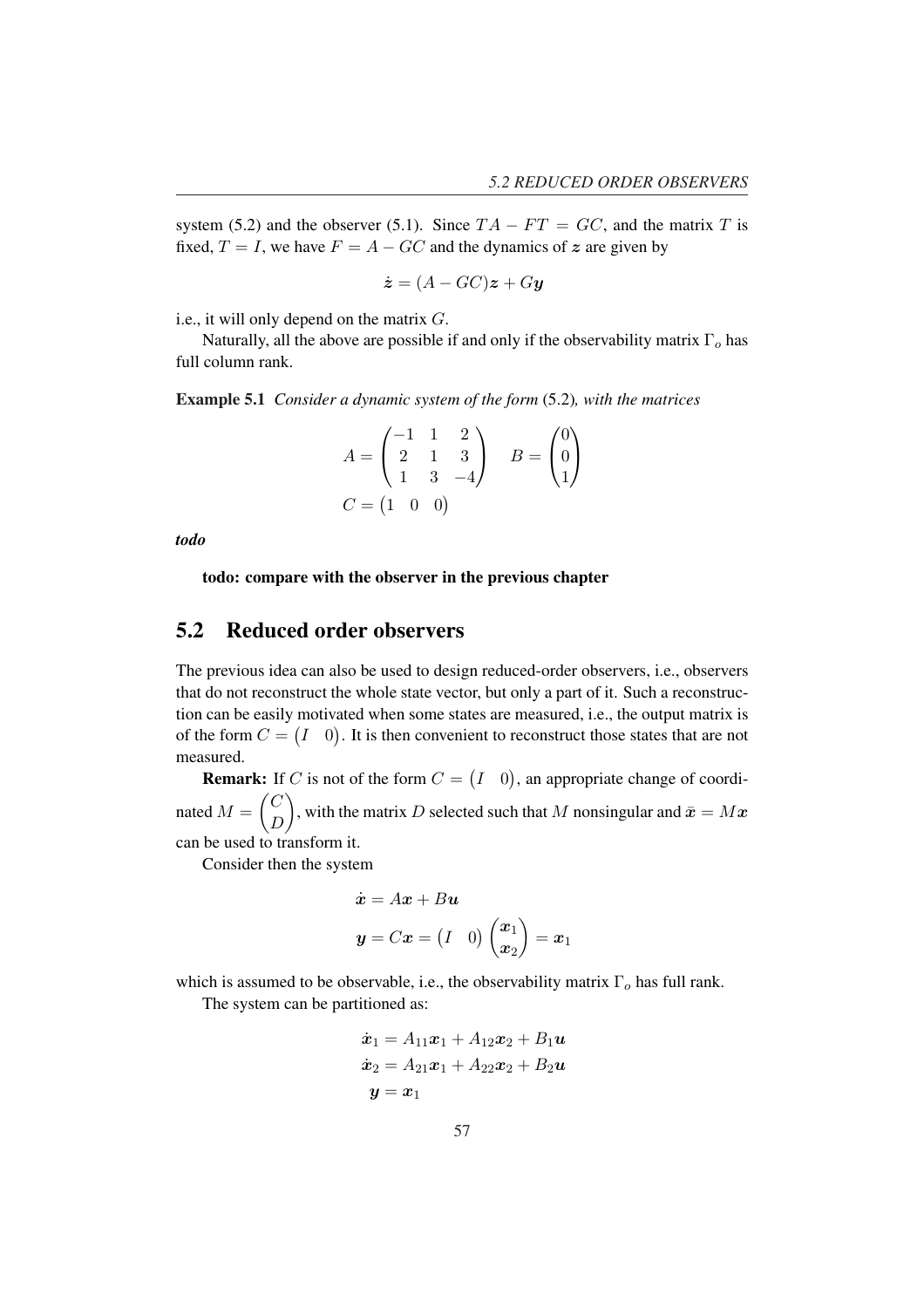leading to

$$
\dot{y} = A_{11}y + A_{12}x_2 + B_1u
$$
  
\n
$$
\dot{x}_2 = A_{21}y + A_{22}x_2 + B_2u
$$
\n(5.3)

Note that if  $(A, C)$  is an observable pair, then  $(A_{22}, A_{12})$  is also observable.

The main idea is that since y is known, then vy is known, thus  $A_{12}x_2$  is known, and  $x_2$  could be estimated from the second equation of (5.3). In fact, one can rewrite (5.3) as

$$
A_{12}x_2 = \dot{y} - A_{11}y - B_1u
$$
  
\n
$$
\dot{x}_2 = A_{21}y + A_{22}x_2 + B_2u
$$
\n(5.4)

Define the observer as

$$
\dot{\hat{\mathbf{x}}}_2 = A_{22}\hat{\mathbf{x}}_2 + B_2\mathbf{u} + A_{21}\mathbf{y} + L(\dot{\mathbf{y}} - A_{11}\mathbf{y} - B_1\mathbf{u} - A_{12}\hat{\mathbf{x}}_2)
$$
(5.5)

with L the observer gain to be designed and the estimation error  $e_2 = x_2 - \hat{x}_2$ . The estimation error dynamics are given by

$$
\dot{\mathbf{e}}_2 = A_{21}\mathbf{y} + A_{22}\mathbf{x}_2 + B_2\mathbf{u} -
$$
\n
$$
- \left( A_{22}\hat{\mathbf{x}}_2 + B_2\mathbf{u} + A_{21}\mathbf{y} + L(\underline{\mathbf{y}} - A_{11}\mathbf{y} - B_1\mathbf{u} - A_{12}\hat{\mathbf{x}}_2) \right)
$$
\n
$$
= (A_{22} - LA_{12})\mathbf{e}_2
$$

Thus, if L is chosen such that  $(A_{22} - LA_{12})$  is Hurwitz, then the estimation error dynamics are asymptotically stable.

Note however, that this observer requires the derivative of the output,  $\dot{y}$ , which may be problematic to obtain. A way to avoid the derivative is presented in what follows.

Let us reorder the terms in (5.5) and rewrite  $\dot{\hat{\mathbf{x}}}_2$  as

$$
\dot{\hat{\bm{x}}} = (A_{22} - LA_{12})\hat{\bm{x}}_2 + (B_2 - LB_1)\bm{u} + (A_{21} - LA_{11})\bm{y} + L\dot{\bm{y}}
$$

and define  $z = \hat{x}_2 - Ly$ . Then,

$$
\dot{\mathbf{z}} = \dot{\hat{\mathbf{x}}}_2 - L\dot{\mathbf{y}} \n= (A_{22} - LA_{12}) \underbrace{\hat{\mathbf{x}}}_2 + (B_2 - LB_1)\mathbf{u} + (A_{21} - LA_{11})\mathbf{y} + L\dot{\mathbf{y}} - L\dot{\mathbf{y}} \n= (A_{22} - LA_{12})\mathbf{z} + (B_2 - LB_1)\mathbf{u} + (A_{21} - LA_{11})\mathbf{y} + (A_{22} - LA_{12})Ly
$$

i.e., it does not depend on  $\dot{v}y$ .